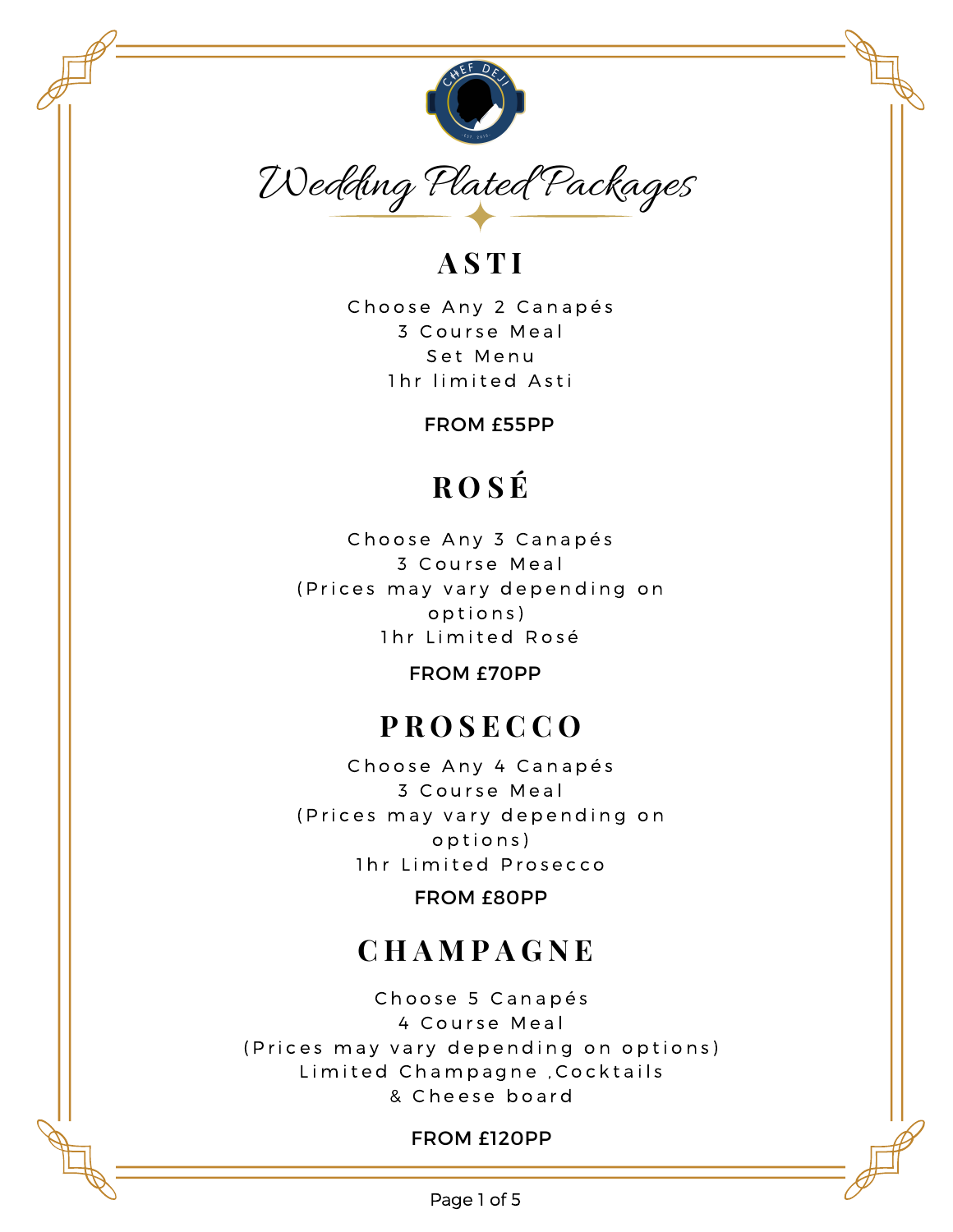

### **C A N A P É S**

Chicken Kebabs

(Sweet chilli, sticky honey barbecue, or mild peri-peri)

Gazpacho shots

Vegetable Spring Rolls with sweet chilli sauce

Duck Spring Rolls with hoisin sauce

Honey Jerk Wings

Suya Wings (contains nuts)

Saffron & Garlic King Prawns

**Tartlets** 

Mozzarella x Baby Tomato x Basil

Caramelised Red Onion with Goat Cheese

Dill x Smoked Salmon x Crème Cheese

Tarragon Shredded Chicken x Chilli Jam

C r o s t i n i s

Baby tomatoes and rockets Garlic Creamy mushrooms

Smoked Salmon x Rocket

Honey x Rosemary Chicken x Aioli

Page 2 of 5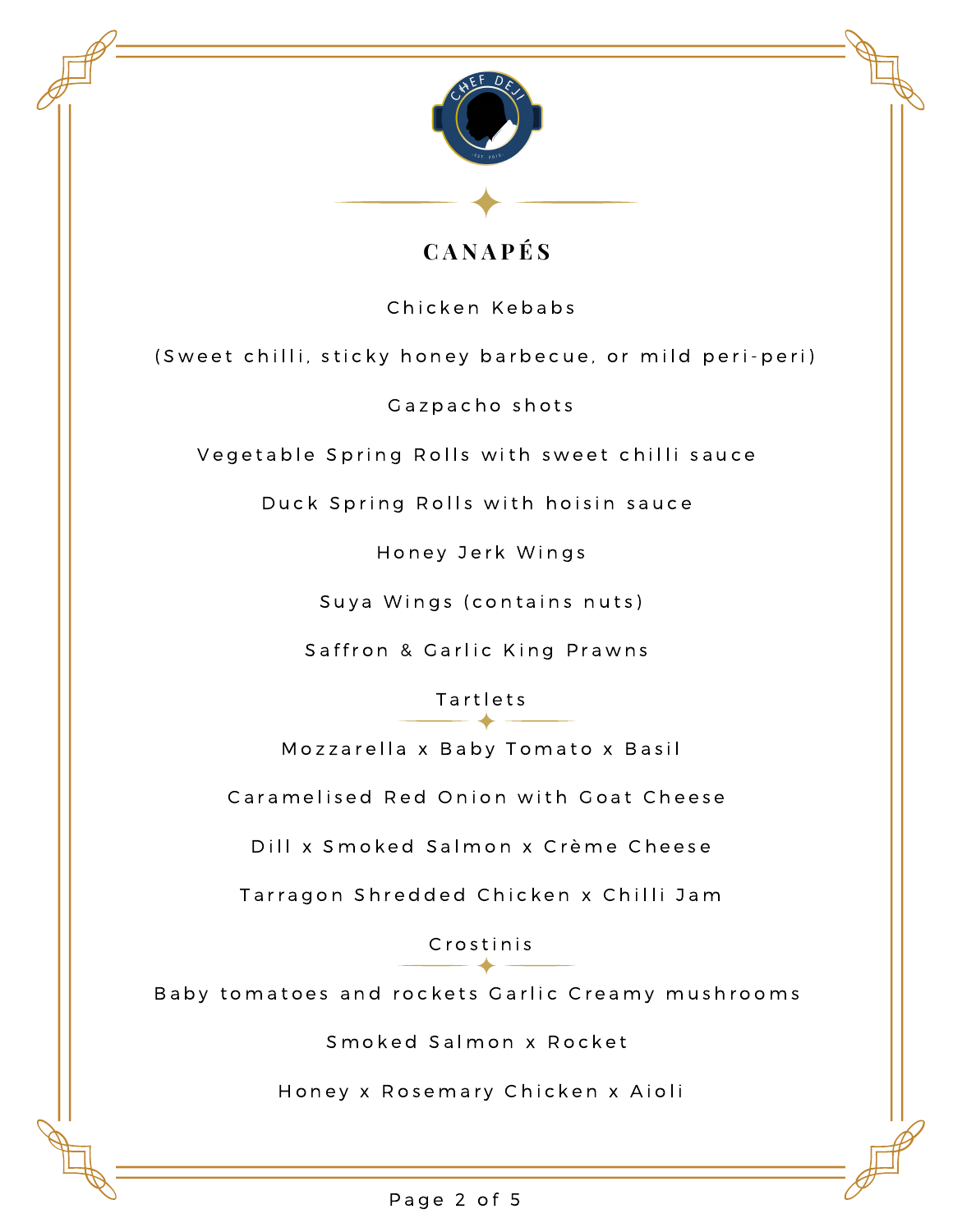

Menu

### **S T A R T E R S**

Lobster and King Prawn Mango Salad \*\*

Slow-cooked tender chicken breast, with watercress on to a sted sourdough with an aioli

Langoustine Cocktail \*\*

Scallops with bacon and tomato chilli jam \*\*

Aromatic Broad Bean fritters (V)

Roasted Tomato Soup

baby tomatoes with garlic basil and thyme blitzed into a rich tomato soup topped with roast cracked peppered vine t o m a t o e s

Grilled Broccoli, Wild Garlic with Parmesan (V)

Saffron Spiced Tiger King Prawns with avocado and garlic  $crotons$   $**$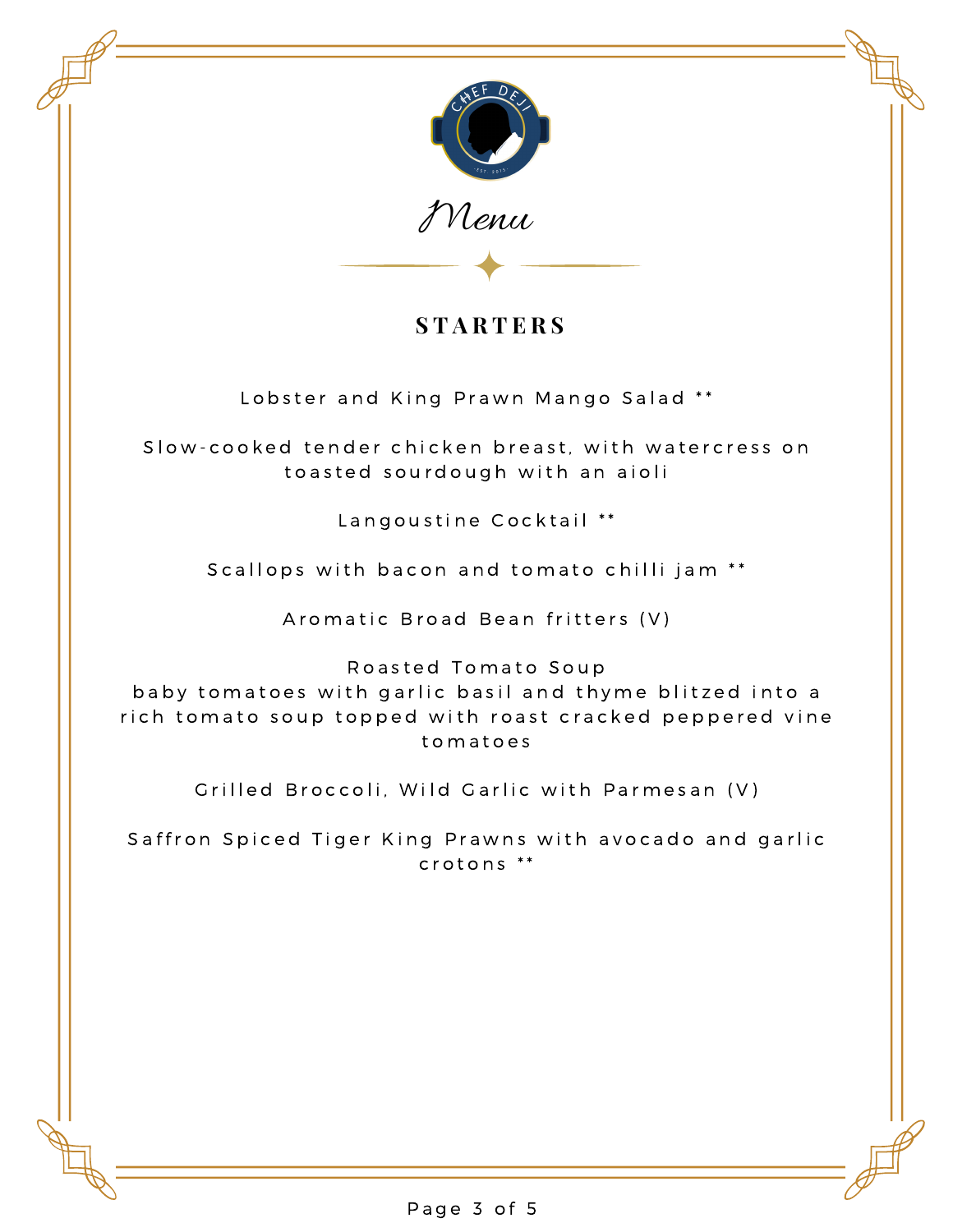

**M A I N S**

Red wine slow cooked beef stew with seasoned rice and sautéed kale and spinach

Roast Chicken with herby roasted baby potatoes, carrots and parsnip puree and rich white gravy

Wild Mushroom, sautéed potatoes, spinach and kale with a balsamic sauce (v)

Honey and mustard glazed sea bass with creamy mash and asparagus

Herby lamb cutlets with white sweet potato puree, sweet beets, and carrots \*\* finished with a mint and parsley s a u c e

Chargrilled quail with pancetta, sautéed potatoes with a honey glaze sauce \*\*

Braised guinea fowl with herby tomato infused bulgar wheat with crispy parsnips and spinach medley

Apple Cider Roast Pork chop with butter bean purée with apple chips and sautéed cucumber tagliatelle

Pan-fried monkfish with herb de Provence roasted root vegetables and a zingy tomato salsa \*\*

Steak Burgers with Chunky Chips and Salad

Beer Battered Cod with Chips and Tartar Sauce

Roast Peppers Eggplant and Vine Tomatoes with pomme pureé and parsnip chips  $(V)$ 

Peppered Lamb

Melt in your mouth lamb shank, tender yet spicy lamb Ugandan potato purée and white wine sauce